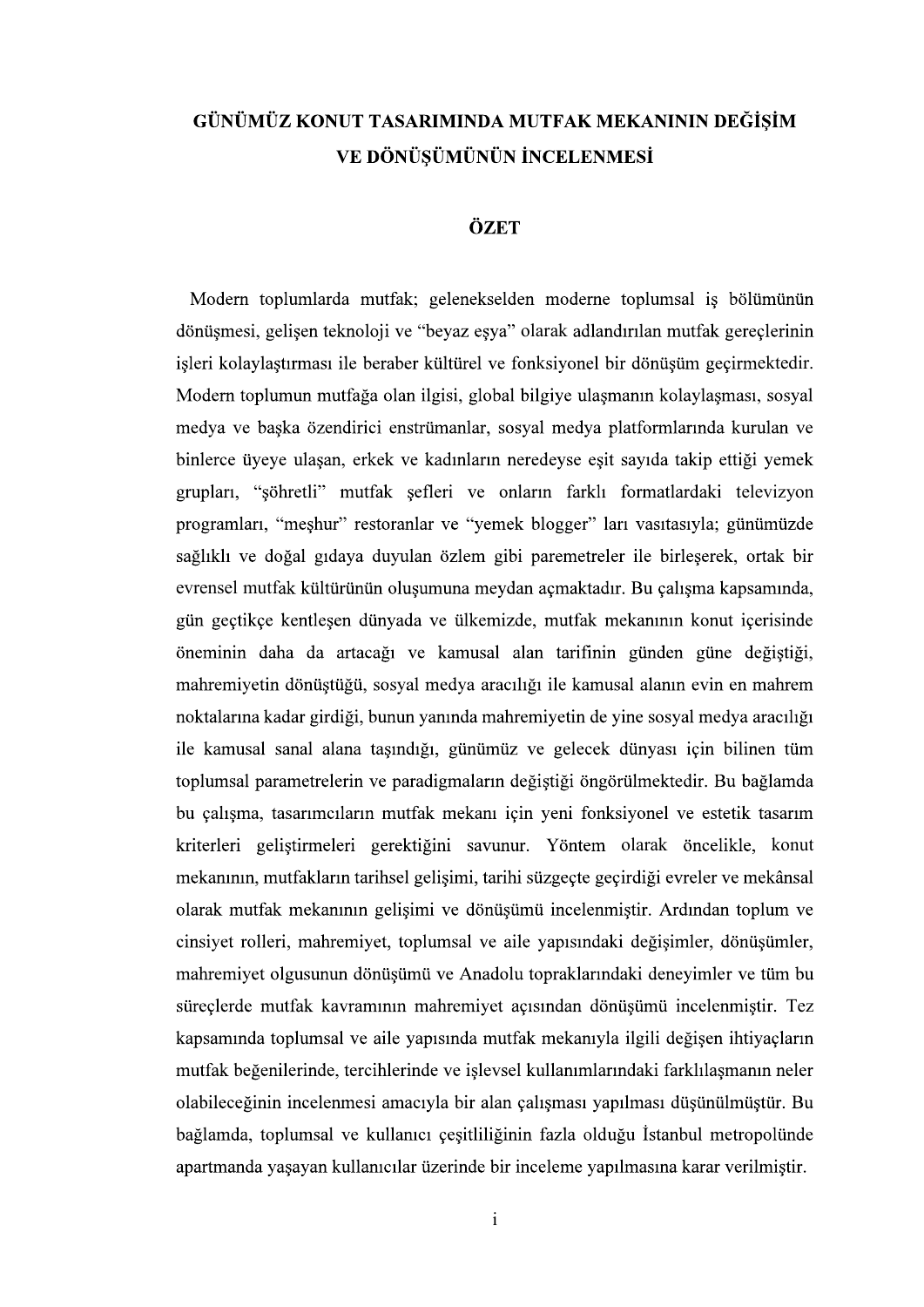Araştırma kapsamında anketten elde edilen sonuçlara göre, dünya ve ülkemizde yoğun, akıcı kent yaşamında, değişen dönüşen aile yapısına bağlı olarak mutfakların içinde barındırdıkları yemek pişirme, yemek yeme, oturma ve dinlenme gibi işlevleriyle artık konutun öncelikli düşünülmesi gereken en önemli mekanları olduğu anlaşılmıştır. Mimar veya tasarımcıların bu nedenle mutfak tasarımında yemek pişirme işlevinin haricinde farklı işlevleri barındıran, esnek kullanıma izin veren, geniş kullanım, depolama ve saklama imkanları sunan, aydınlık, ferah, sade ve estetik görünüme sahip mekanlar düşünmelerinin gerektiği vurgulanmıştır.

Anahtar Kelimeler: Mutfak, kadın, mahremiyet.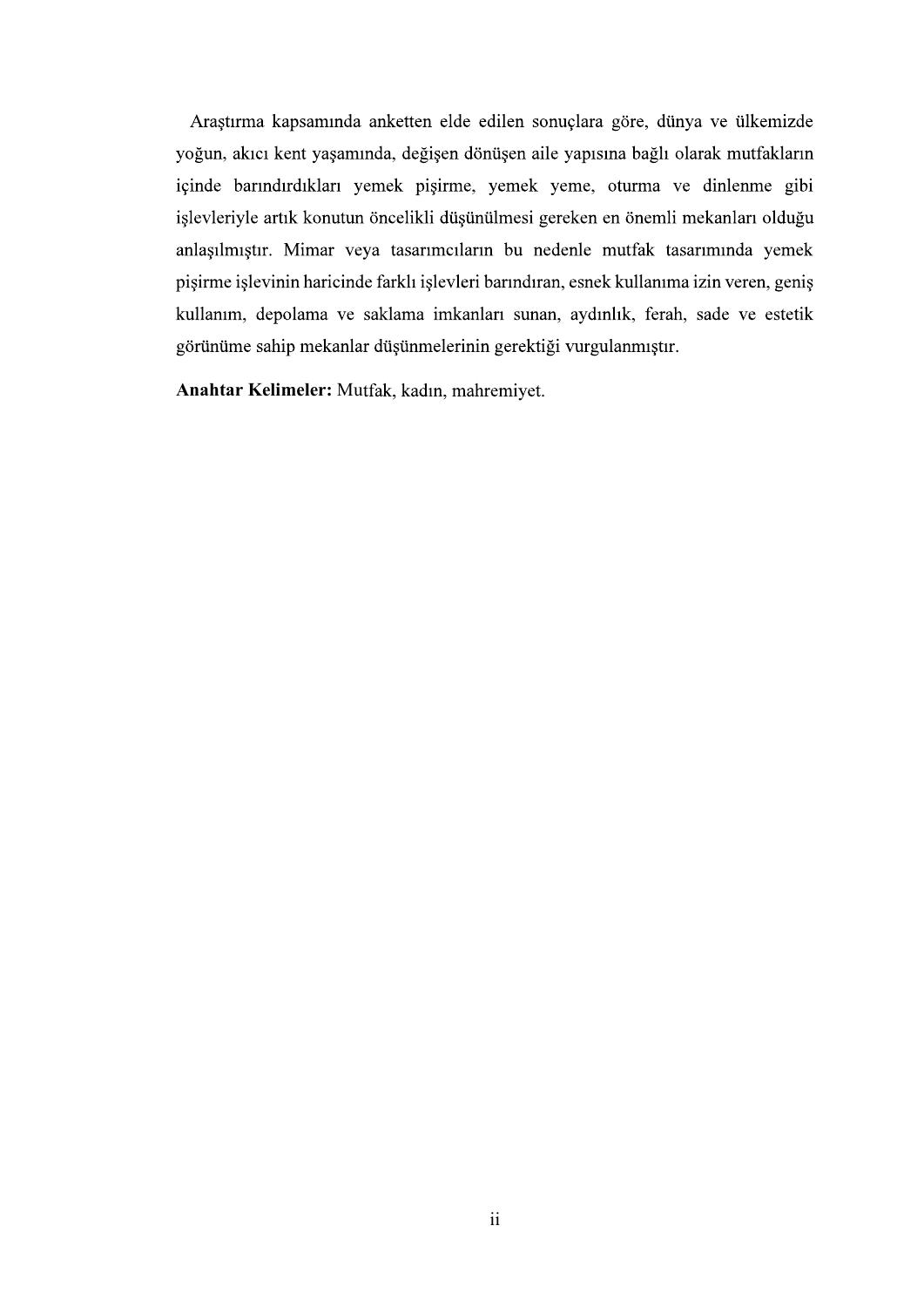## TRANSFORMATION OF KITCHEN IN CONTEMPORARY RESIDENTIAL **DESIGN**

## ABSTRACT

 In modern societies; kitchen evolves, culturally and functionally under the influence of shift in social division of labor from traditional to modern era and developing technology and major appliances. Increasing interest in cuisine, information accessibility, social media, mass online groups that reaches to almost equal members of men and women, "celebrity" chefs and their various formatted tv programs, "famous" restaurants, food bloggers, desire for healthy and organic food, and other incentive instruments are contributing factors for emerging universal kitchen culture. Within the framework of this study, the change of paradigm and parameters in society for the future World can be very clearly observed that the "Kitchen" is becoming a defining space for more and more people in rapidly urbanizing world and Turkey and the essence of the space can be found not only in the physical, but also in the virtual world. Through social media and other online tools what once was a private area for one is reshaping as a public space. In the scope of this change, this work argues that designers should take these new criterias of funtionality and aesthetics into consideration. In terms of methodology, first of all, the thesis look into location of residency, historical development, phases throughout the history of transformation and evolvement of kitchen as a space. Then the study continues on examining gender roles and privacy in society, changes in the notion of privacy in community and family, and the experience of kitchen as space and privacy aspect of it in Anatolia. Furthermore, the study presents the results of researches on transformation of kitchen space in residential design based on dwellers' preferances, functionality expectations, aesthetics, and visual liking. Lastly, the article is concluded with determining the design criterias for kitchen space and the impacts of daily life on these design criterias. It has been decided to conduct an examination on the users living in the apartments of Istanbul metropolitan area.

 According to the results obtained from the questionnaire, due to changes observed in family structure in the intensive and fluent urban life; it is understood that with the

iii